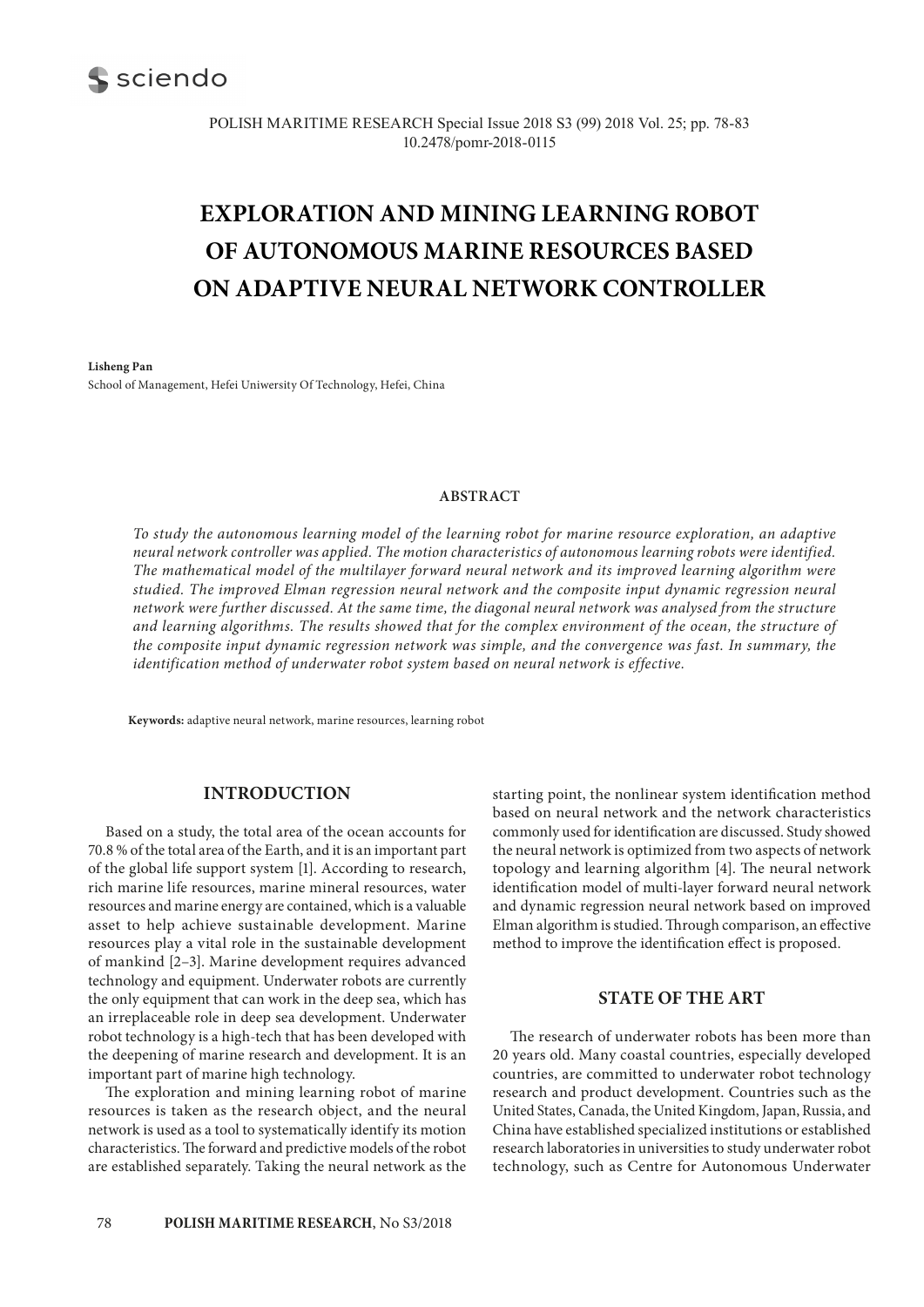Vehicle Research, Marine Systems Engineering Laboratory at Maine State University, The Autonomous Undersea Systems Institute, British Maritime Technology Center, Underwater Robot Application Laboratory of the University of Tokyo, Japan, Shenyang Institute of Automation and Harbin Engineering University, National Key Laboratory of Underwater Robots [5]. Some professional associations established internationally, such as IEEE Marine Engineering Association, IEEE Robotics and Automation Association, Maritime Technology Association, etc. have contributed to the development of underwater robot technology [6].

The research of neural network can be divided into two aspects: theoretical research and applied research. Theoretical research can be divided into neurophysiological and cognitive science research human thinking and intelligent mechanism. The research results and mathematical methods of neural basic theory are more complete. The performance of the neural network model is superio [7]. Network algorithms and performance are studied in depth, such as stability, convergence, fault tolerance, and robustness. New network mathematical theory has been developed, such as neural network dynamics, nonlinear neural fields, and so on. Application research can be divided into the following two categories: software simulation of neural networks and hardware implementation research and application of neural networks in various fields. These areas include system identification, pattern recognition, signal processing, knowledge engineering, expert systems, optimization combinations, and robot control [8]. With the development of neural network theory itself and related theories and related technologies, the application of neural networks will be more in-depth and extensive.

# **METHODOLOGY**

## **ONLINE IDENTIFICATION OF NONLINEAR SYSTEMS**

Based on a study, the neural network is used to model the nonlinear dynamic system, which mainly reflects the nonlinear mapping ability of the neural network [9]. However, if the external environment of the system changes, the output of the system will also change, so that the dynamic response to the network has higher requirements. From the structure of the network, learning algorithms, identification structure and other aspects, the adverse effects are eliminated. In view of this, online recognition was introduced. The parameters of the online identification neural network model are determined by a certain online learning algorithm. Thus, a controlled object model that satisfies a certain precision needs to be established. The initial information of the network is obtained through offline learning. Then, by embedding the identification structure in series and parallel form into the system, the model can be modified in time by adjusting the weight and threshold of the neural network model online. The model has good robustness.

SBPTT (simplified backpropagation through time) is developed based on the BPTT algorithm combined with the requirements of online identification. The algorithm takes into account the online learning ability of the BPTT algorithm and the small amount of online learning. The learning of the model requires a condition that enables it to jump out. Because online learning has certain requirements for the learning time of the network, the logical or relationship of the precision and the number of learning is used as a condition. Once the accuracy meets the requirements or the number of learnings of the network reaches a predefined number of times, the network ends the current learning process.

A series-parallel identification structure is adopted between the controlled system and the identification network. The identification network uses a modified Elman network. The learning algorithm uses a BPTT algorithm suitable for online identification. However, online identification has strict requirements on the amount of calculation, convergence speed and consumption time of the network. The online learning method uses the SBPTT algorithm. For the nonlinear system with multiple inputs and multiple outputs, on the one hand, the mapping capability of the system is higher; on the other hand, there are certain requirements for the coupling and decoupling of the identification system.

In many practical problems, the identification may not always be performed in an open loop state, such as learning the speed experiment of the robot. If the difference in motor performance of the learning robot is not very large, it can be done by direct open-loop experiment. However, if the experiment of the robot is carried out, it is almost impossible to learn the robot based on different control amounts and to obtain the desired angle of inclination. There are many reasons, such as robot inertia, hydrodynamics, and robot energy. In some cases, if the feedback channel is disconnected, the system will be unstable, and some systems or most systems will not allow or cannot disconnect the feedback channel [10].

## **ESTABLISHMENT OF NONLINEAR SYSTEM PREDICTION MODEL**

The plane motion output information of the learning robot includes information such as longitudinal speed and slant angle. They are chronologically ordered and have some statistical relationship [11]. The information can be statistically described by a probability distribution function or a function group. The fitted mathematical model is used to predict future possible values, which is one of the main application purposes of the time series analysis method [12]. Thus, the output prediction of the learning robot can be performed using a time series analysis method.

The representation of the nonlinear system uses the following structure:

$$
y(k+1) = f[y(k), y(k-1), \cdots, y(k-n+1); u(k), u(k-1), \cdots, u(k-m+1)]
$$
\n(1)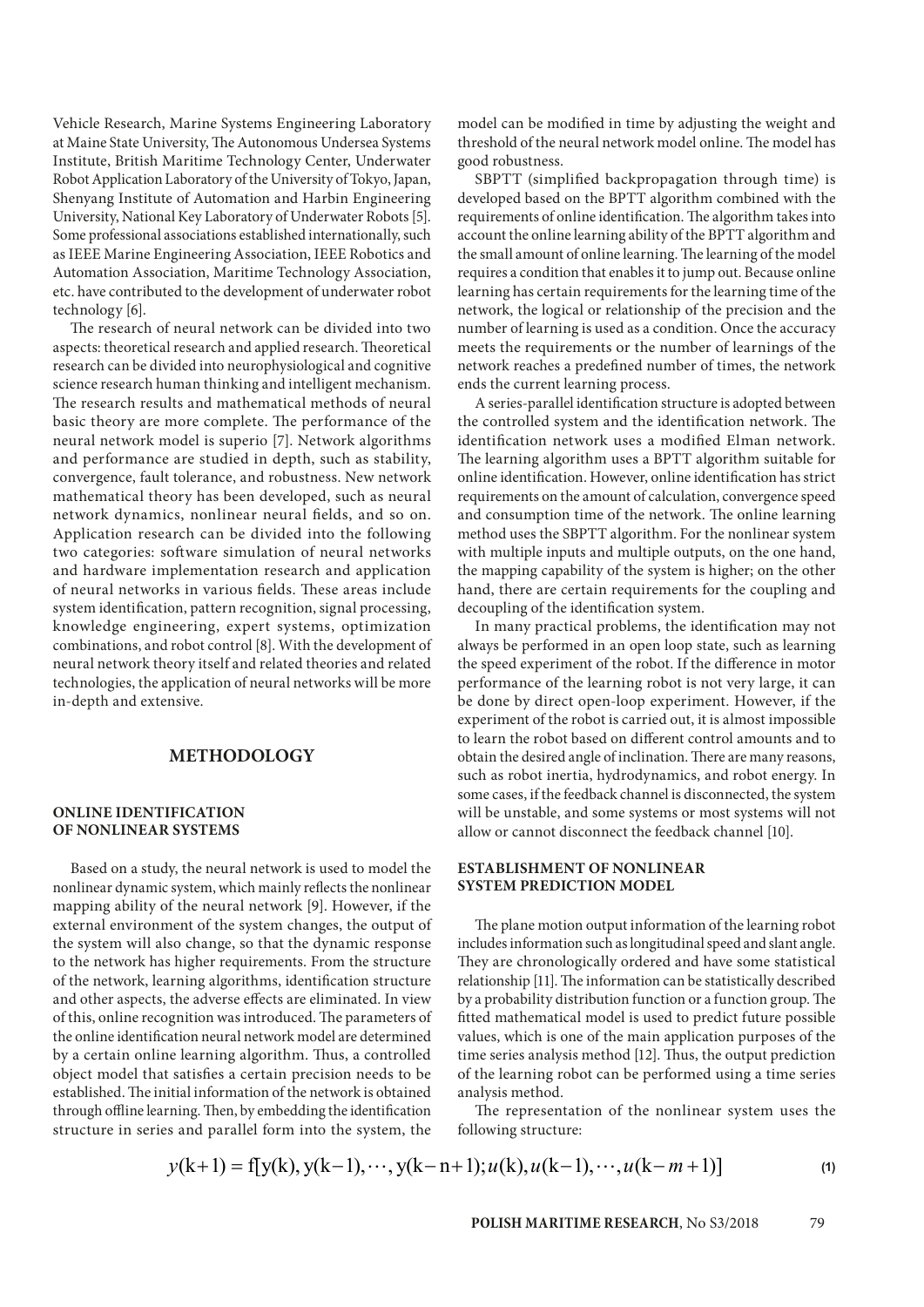Neural network prediction of time series is usually based on existing sample data to train the network. If the past  $N (N \ge 1)$ data is used to predict the value of the future  $M (M \ge 1)$ moments, the M-step prediction is performed. The sequence of N adjacent samples is a sliding window and maps them to M values. These M values represent the predicted values of the samples at the M moments after the window. The training data is divided into data segments with K segments of length N+M, and the first N data of each segment is used as the input of the network, and the last M data is used as the output of the network [13].

The method of neural networks to describe nonlinear systems is maturing. Therefore, a method of constructing a multistep predictive model with a neural network has emerged. In summary, there are two options, one is the recursive multi-step prediction model, and the other is the non-recursive multi-step prediction model [14].

The recursive multi-step prediction model is used as a onestep prediction model, which is obtained after offline or online training. According to the network structure, the input link can be increased or decreased. This requires relatively more system information when applying multiple layers of forward static networks [15]. When using dynamic regression network for modelling, the dynamic mapping of the network itself can be utilized to reduce the structure of the network. It facilitates the implementation of programs for online identification and generalized predictive control.

According to the longitudinal motion of the learning robot to simplify the model and the relationship between thrust and voltage, equation (2) is obtained:

$$
5.64V_c - 3.1 - D_{Q,x} |v_x| v_x - D_{L,x} v_x = M_x v_x
$$
\n(2)

Nonlinear system identification requires a computer to process, while a computer can only process discrete time models. Therefore, it is necessary to digitally discretize the above formula. The parameters obtained by longitudinal identification and the control period and sampling period are both 0.1s. Equation (4) is obtained:

## **EXPERIMENTAL DESIGN**

A set of sinusoidal curves of amplitude-frequency variation distributed in the range of 0~5V is designed as an excitation signal for learning the robot model. However, due to the presence of the pull-wire sensor at the rear of the learning robot and the static resistance of the robot, there is a dead zone in the starting voltage. When the starting control voltage satisfies Vc>0.55V, the learning robot can generally generate the forward thrust.

This model is a nonlinear system with a certain time lag. The learning robot model is identified by using multi-layer forward neural network, improved Elman neural network and composite input dynamic regression neural network. The recognizer uses a series-parallel structure, that is, the output of the model is used as an input to identify it. The convergence speed of the nonlinear identification system is effectively improved.

# **RESULT AND DISCUSSION**

## **IDENTIFICATION OF MULTI-LAYER FORWARD NEURAL NETWORKS**

There are many learning algorithms for multi-layer forward networks. The earliest algorithm was the standard back propagation (BP). The input vector u of the network is n-dimensional, the output vector y is m-dimensional, and the input/output sample length is N. The BP learning algorithm consists of two phases: forward propagation and back propagation. In forward propagation, the input signal passes from the input layer through the hidden layer to the output layer. If the output layer gets the desired output, the learning algorithm ends; otherwise, it goes to backpropagation. Backpropagation is to calculate the error signal (the difference between the sample output and the network output) in the reverse direction of the original connection path. The gradient descent method adjusts the weight and threshold of each layer of neurons to reduce the error signal.

$$
v_x(k+1) = v_x(k) + \frac{5.64v_c(k) - 146.8857 \left| v_x(k) \right| v_x(k) - 22.2157v_x(k) - 3.1}{2365.319}
$$

**(3)**

According to the actual input and output of the learning robot, the input allowable range is -5V~5V. However, the model between the thrust and voltage of the propeller here is derived from the forward data. The relationship between the voltage and the thrust when learning the robot back is different from the parameter at the time of advancement [16]. Therefore, the amount of control should be in the range of 0 to 5V when performing longitudinal experiments.

The neural network structure of N(2,6,1) is designed, and the serial-parallel identification structure is adopted. The input of the network is  $Vc(k)$  and  $v(k-1)$ , and the output of the network is  $v(k)$ . The network learning algorithm uses an improved BP learning algorithm with momentum terms. After the trained network, the square wave of the input variable amplitude frequency is obtained as shown in Figure 1.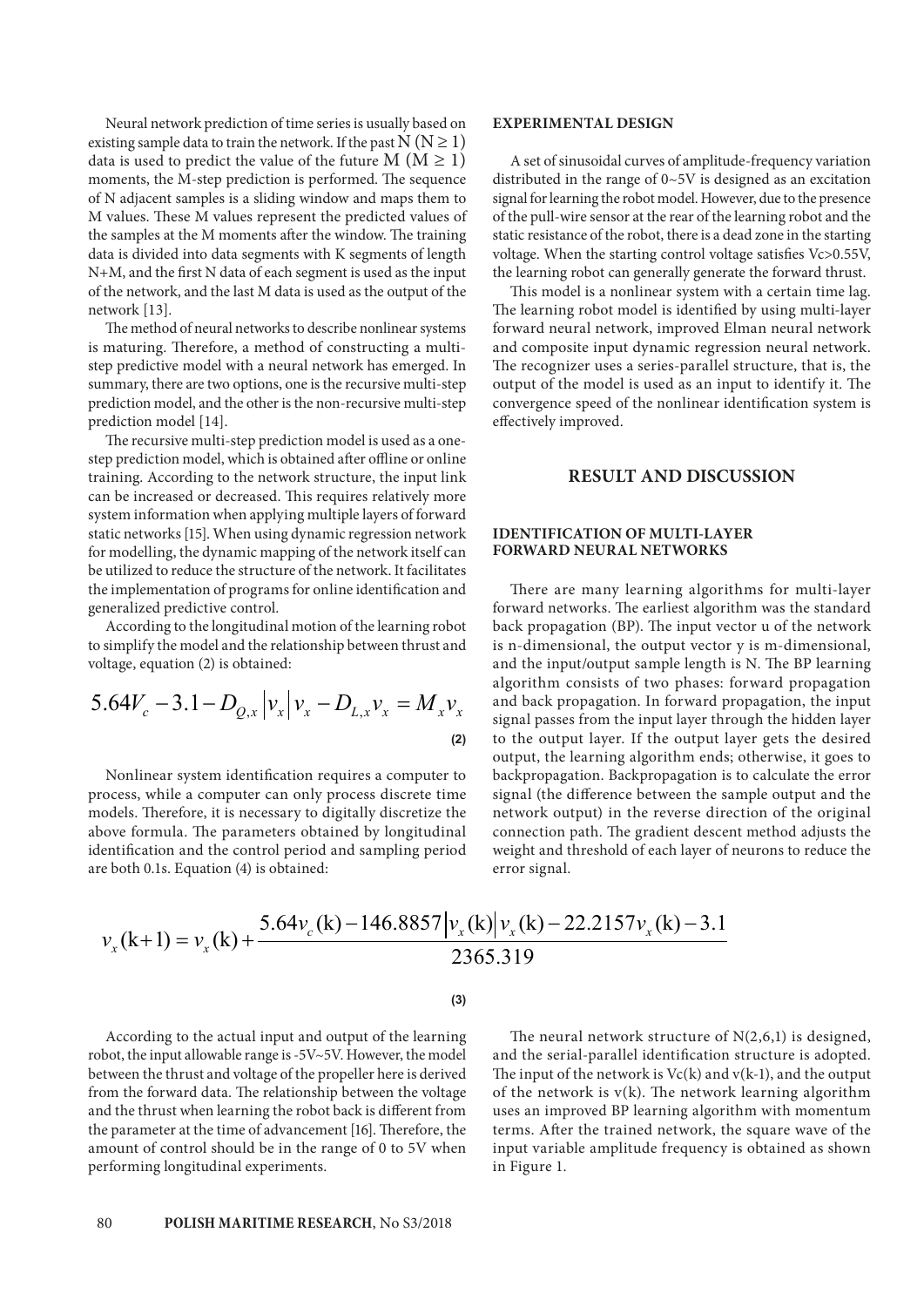

*Fig. 1. Identification results of multilayer feedforward networks*

## **IDENTIFICATION OF IMPROVED ELMAN NEURAL NETWORK**

The nonlinear system has hysteresis, and the order of the nonlinear system is difficult to determine. Therefore, the Elman algorithm is improved. Based on the basic Elman structure, a self-feedback link is added to the structural elements of the network. The self-gain factor generally takes a fixed value a. The network can map higher order nonlinear systems. The structure is shown in Figure 2.



*Fig. 2. Improved Elman neural network*

The weight learning algorithm of Elman network can be performed by standard BP learning algorithm. However, since  $Xc(k)$  is a dynamic recursive process, and the BP algorithm only uses a step, it will lead to poor stability of the structural unit connection weight. To ensure learning convergence, for high-order systems, the learning rate must be minimal, resulting in poor approximation accuracy. Therefore, the Elman network can only identify first-order linear dynamic systems. To overcome this shortcoming, a dynamic backpropagation learning algorithm was used to train the Elman network. The improved Elman neural network uses an N(1,3,1) structure. The initial value of the state layer of the network has a large impact on the convergence of the network. Therefore, the method of simulating data is used to obtain the initial value of the state layer, that is, the neural network is used to learn the state layer value of the offline learning to initialize the initial state layer of the recognizer.

The network learning algorithm uses a variable-step error feedback learning algorithm. In the improved Elman network, the learning method can identify higher-order nonlinear systems. Using the state layer of the Elman network, only three neurons are selected in the middle layer, and the learning memory parameter is 0.1. If the memory parameters are too large, the system learning is prone to oscillation. The step size from the input layer to the hidden layer and the step size from the hidden layer to the output layer are both 0.8, which can improve the learning adjustment speed of the state layer to the hidden layer unit. The historical information of the system can be easily input into the network. The output of the network approaches the output of the actual system. The identification effect of the network is shown in Figure 3.



*Fig. 3. Identification results of improved Elinan neural network*



*Fig. 4. Characteristics of compound input dynamic neural network*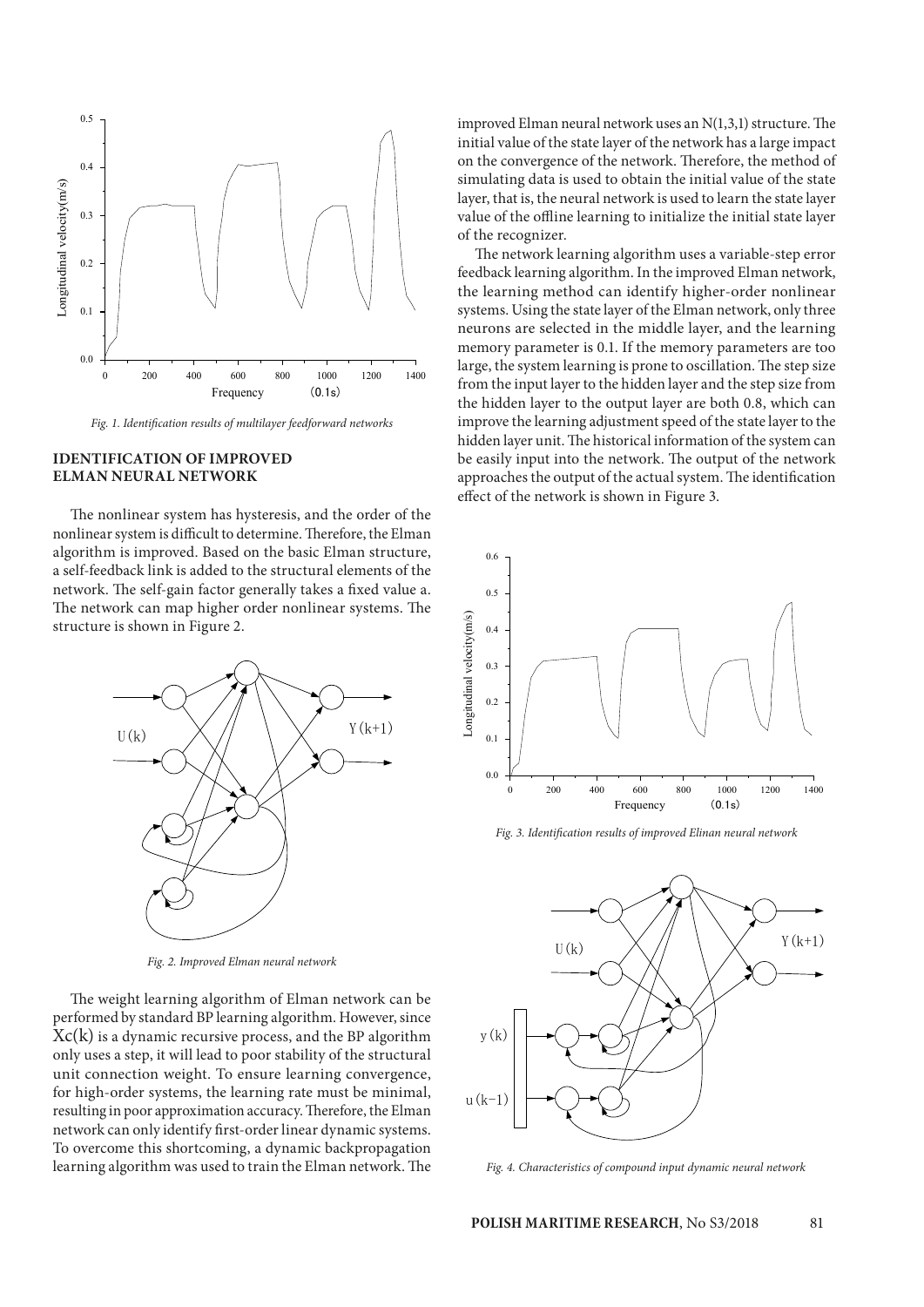## **IDENTIFICATION OF COMPLEX INPUT DYNAMIC NEURAL NETWORKS**

Compound input dynamical recurrent neural networks (CIDRNN) takes into account the more information of the input system of the BP network and the dynamic characteristics of the Elman network. The structure is shown in Figure 4.

Composite input neural networks can be trained using standard BP algorithms. Compared with the Elman network, CIDRNN's generalization ability and convergence speed have been improved due to the use of more system resources, but this also brings the characteristics of large structure. The composite input neural network was developed based on Elman. It inputs certain historical information of the network into the network as an augmented input to the network. The inputs of the recognizer network include Vc(k), Vc(k-1), and  $v(k-1)$ . Among them,  $Vc(k-1)$  and  $v(k-1)$  are the augmented inputs of the network. The output of the network is  $v(k)$ . The weight of the network is adjusted by learning the output of the robot model as an error. The network adjustment algorithm uses an improved error back propagation learning algorithm.



*Fig. 5. Identification effect of compound input dynamic regression neural network*

## **ANALYSIS OF SIMULATION EXPERIMENT RESULTS**

The training error curves of the three networks were analyzed. It can be seen that the improved Elman network is initially oscillating because the initial value of the state layer is not optimal.

The recognition effects of the learning robot models of the above three networks are compared. It can be found that the overall accuracy of the multilayer forward neural network is relatively high. The model system has no noise. From the perspective of static network mapping, the model can be well identified. An improved Elman neural network and a composite input dynamic regression neural network were compared. It can be seen that the turning point is mainly due to the memory function of the network, which is closely related to the characteristics of the input quantity. The data analysis is shown in Table 1.

| Parameter name           | Multi-layer<br>forward<br>network | Improved<br>Elman<br>network | Composite<br>input<br>dynamic<br>network |
|--------------------------|-----------------------------------|------------------------------|------------------------------------------|
| Structure                | N(1,6,1)                          | N(1,3,1)                     | N(3,6,1)                                 |
| Training error           | 8.968e-005                        | 2.083e-004                   | 8.946e-005                               |
| Number of iterations     | 4000                              | 2500                         | 1000                                     |
| Mean value of test error | $-7.475$ e-004                    | $-0.0213$                    | 0.0011                                   |
| Variance of test error   | 1.1608 e-005                      | 0.002                        | 8.386e-005                               |

# **CONCLUSION**

The identification of nonlinear dynamic systems based on neural networks is introduced. The structure, algorithm, and convergence of neural network identification are analysed. At the same time, the differences between the identification of open-loop system and closed-loop system are analysed, and the methods commonly used to construct one-step prediction model and multi-step prediction model are discussed. In addition, combined with the learning robot model, the model identification experiment was designed by applying multilayer forward network and regression network respectively. By learning robot simulation experiments, the performance between different networks is compared. The composite input dynamic regression network has a simple structure and fast convergence.

## **REFERENCES**

- 1. M. Rahmani, and A. Ghanbari, *Hybrid neural network fraction integral terminal sliding mode control of an Inchworm robot manipulator*, Vol. 80, pp.117–136, 2016.
- 2. H. N. Nguyen, and J. Zhou, *A calibration method for enhancing robot accuracy through integration of an extended Kalman filter algorithm and an artificial neural network*, Vol. 151, pp. 996–1005, 2015.
- 3. W. He, and A. O. David, *Neural network control of a robotic manipulator with input dead zone and output constraint,* Vol. 46, No. 6, pp. 759–770, 2016.
- 4. M. Beyeler, and N. Oros, *A GPU-accelerated cortical neural network model for visually guided robot navigation*, Vol. 72, pp. 75–87, 2015.
- 5. P. K. Panigrahi, and S. Ghosh, *Navigation of autonomous mobile robot using different activation functions of wavelet neural network,* Vol. 25, No. 1, pp. 21–34, 2015.